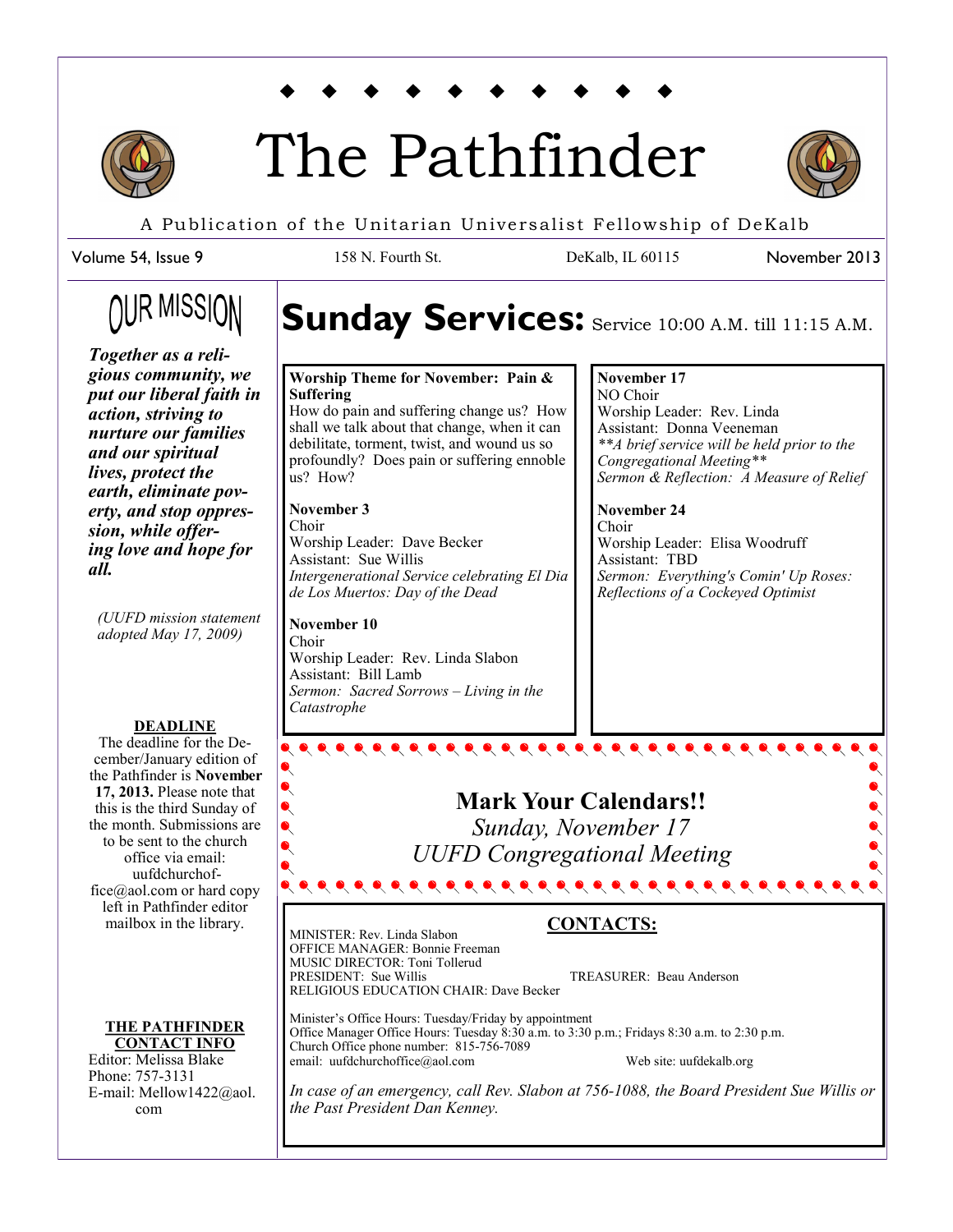## **Minister's Musings**

Has anyone else been as delighted as me these past Sundays? "Why?" you ask. Because, despite the early wintertype chill we've experienced in our Midwest weather, things are blooming like mad at UUFD. I've been hearing music of praise, justice, love and spirit sung by a choir of over 20 voices, and the growth in the men's section makes me giddy! The men now compliment the women's vocal sections of fabulous and stalwart singers who have supported our choir for many years. And are you aware that last week we had eighteen children and youth present in our Sunday program? Our RE program needs volunteer support! In October alone our social justice work included service at a Voluntary Action Center meal, a fundraiser hosted at UUFD for DeKalb County Community Gardens and Welcome Café & Community Kitchen, support for a Safe Passage fundraiser and vigil, Teach Girls Global Tanzania Development special event, and CROP Walk. I figure hundreds of people were touched by these events that we at UUFD support – and these are just the ones over a three week period that I know about.

How about the fact that over 50 people voted in the straw poll held at UUFD on Sunday, Oct. 20 about our aspirations for our future? A great foundation, plus ten more folks have requested to, and will yet, vote. Last chance to vote is Sunday, November 3. See Rev. Linda to add your vote. Included in this edition of the Pathfinder are the *initial results* from the Straw Poll Vote. The aspirations were organized in five areas of ministry including a separate section on building renovations. Participants received 8 stickers to vote on their top eight priorities from

the 31 aspirations: 2 green dots indicated "this is important", 3 smiley stickers indicated "I will give time", and 3 owl stickers indicated "I will give money." Your Long Range Planning Team is currently working to assess and interpret the feedback we have received. Congregational stories, coffee chats, written reflections, and the straw vote on UUFD aspirations will all contribute to the final report that will be given at the *Cong. Meeting on Nov. 17.* 

Prior to the Congregational Meeting is the *UUFD Ministry Fair on November 10.* Following the service will be an opportunity to learn about UUFD ministries and sign up to get involved. If the straw poll results are any indication, I am eager to support the interest expressed in deepening our connections, our spirituality, and religious education programs and groups.

We continue to explore our identities and our place in our own lives and in our faith through the UUFD yearly theme for worship: *Me, Myself, and UU.* Your Worship Associates also focus on a monthly theme for Sunday services. November's theme is **Pain & Suffering.** *How do pain and suffering change us? How shall we talk about that change when it can debilitate, torment, twist, and wound us so profoundly? Does pain or suffering ennoble us? How?* Telling the stories of our lives is a sacred act as it reveals the deeper truths of who we are and our lives together:

*A story from Dorothy Coleman, Long Range Planning Team and choir member:* 

**What is the story? What** 

#### **happened and when? Give an approximate time or year.**

The glass tile wall designed and created by Helen Merritt: The year I joined UUFD, Rev. Linda told me in February that we (she and other leaders) would like to see the tiles installed asap! I worked with a group of six people, four to six hours a day for 2 ½ mos. to finish the wall. The glass tile wall was dedicated in April of 2006.

**How did it** 

#### **(the story, people, experience, issue) affect you?**

Working on the wall helped me feel intimately connected with the UUFD community and cemented by commitment to it. I also loved the opportunity to work with a local legend!

#### **What might it mean for our whole community?**

Everyone loves the wall! The stained glass tiles evoke a spiritual atmosphere found in sanctuaries of diverse religious denominations from which UU's draw inspiration. The abstract pattern of the tiles represents a universal form of spirituality that unites people with different religious beliefs, or lack thereof. The wall has a special meaning for UUFD because *it was built by its own members.* It is part of who we are.

Consider what comes next in our life together. Let us each be ready to invest in the answers to these questions: "What is UUFD's strength of spirit?" and "What results do we want to create?"

*In CommUUNITY*.

Rw. Jinda

#### **UUFD Staff News**

- Bonnie's hours are Tuesday 8:30 a.m. until 3:30 p.m. and Friday from 8:30 a.m. until 2:30 p.m.
- Rev. Linda's hours are Tuesday, Wednesday and Friday by appointment. Please call 815/501-4788.
- Rev. Linda has been approved for sabbatical work from November 20 thru December 3. During these two weeks, she is only available in case of a hospital emergency or a death.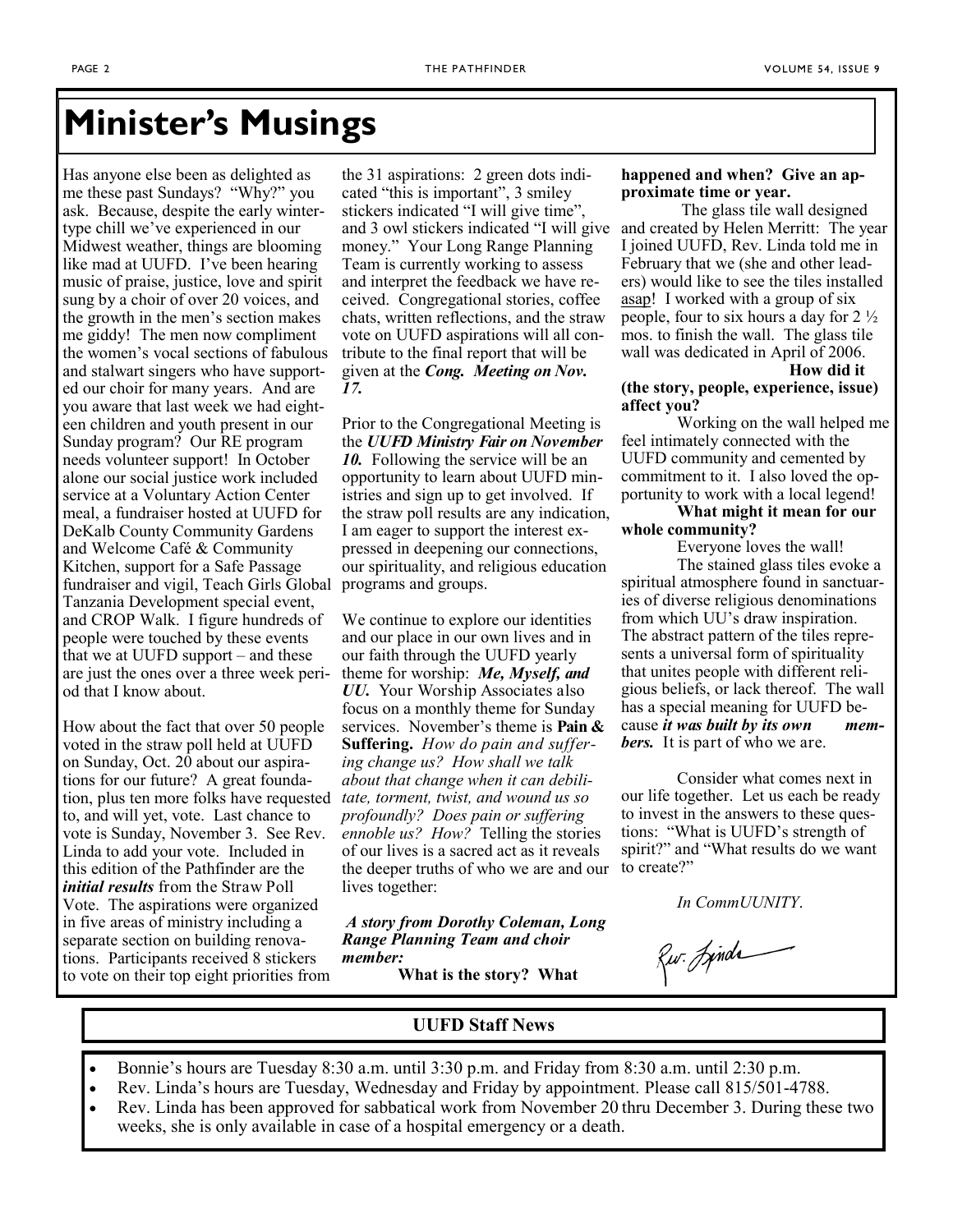

**Mark Your Calendar For These UUFD Events**

| <b>November</b> |                                                           |                      |
|-----------------|-----------------------------------------------------------|----------------------|
|                 | <b>LFDP</b> Potluck                                       | 6:30 to 9 p.m.       |
|                 | Leadership Council                                        | 9 to 11:30 a.m.      |
| $\frac{2}{3}$   | Set clocks back before retiring                           | (2 a.m. time change) |
|                 | Long Range Planning chat after Service                    |                      |
|                 | Pathways II Class                                         | 6 to 8 p.m.          |
| $rac{3}{5}$     | Evening Meditation (meets every Tuesday)                  | 5:30 p.m.            |
| 5               | Long Range Planning Team meeting @ Rev. Linda's           | 7 p.m.               |
| 6               | Board of Trustees in the Library                          | 7:30 p.m             |
| $\overline{7}$  | Mindfulness Meditation @ Estelle's (meets every Thursday) | 10:30 a.m.           |
| 8               | Peaceful Meditation (meets every Friday)                  | Noon                 |
| 10              | Leadership Council Ministry Fair after Service            |                      |
| 10              | Pathways III (Potluck)                                    | $6:30$ to 9 p.m.     |
| 12              | Long Range Planning meeting @ Rev. Linda's                | 7 p.m.               |
| 13              | Welcome Café meeting                                      | $6:30$ p.m.          |
| 13              | Divination and Creativity                                 | 7:30 to 9 p.m.       |
| 15              | Game Night                                                | 7 to 9 p.m.          |
| 16              | Welcome Café Brunch                                       | 10 a.m. to Noon      |
| 17              | Congregational Meeting after Service                      |                      |
| 17              | Pathfinder articles due by noon                           |                      |
| 19              | UUFD provides Hope Haven meal                             |                      |
| 24              | Grown-Up's Table                                          | 3 to 5 p.m.          |

### **Pathways Seminar Held at UUFD This Fall**

Each session is a chance to meet other UUFD folks and build relationships. In addition, you will learn more about your own spiritual quest, explore Unitarian Universalist faith traditions and find out about our church home here in DeKalb. The class is free and open to all. Children are welcome to be present nearby while we adults are in class together, OR please contact the Church Office ahead of time and we will try to arrange childcare. Call UUFD at 815-756-7089 or Rev. Slabon at 815-501-4788.

*The Welcome to a Free Faith Pathways Seminar* will be held on:

| Pathways I – Sunday afternoon, October 27                             | $1:30-3:30$ p.m. |
|-----------------------------------------------------------------------|------------------|
| Pathways II – Sunday evening, November 3                              | $6:00-8:00$ p.m. |
| Pathways III – Saturday evening, November 10 6:30-9:00 p.m. (Potluck) |                  |

Come deepen your spirit and travel the road for a time with the spiritual seekers at UUFD. Come explore your religious odyssey. Come meet others who are on their spiritual quest. Come learn about Unitarian Universalist history, identity, and aspirations. Contact Bonnie Freeman, our Office Manager, at [uufdchurchof-](mailto:uufdchurchoffice@aol.com)

[fice@aol.com](mailto:uufdchurchoffice@aol.com) or 815-756-7089 with any questions and to request childcare.



## **Bread & Roses Celebrates The Season**

Directed by Peggy Safford, Bread & Roses presents "Songs of the Seasons" on Sunday, November 24, 2013 at 3 p.m. The program will be at the Westminster Presbyterian Church at 830 N. Annie Glidden Road in DeKalb.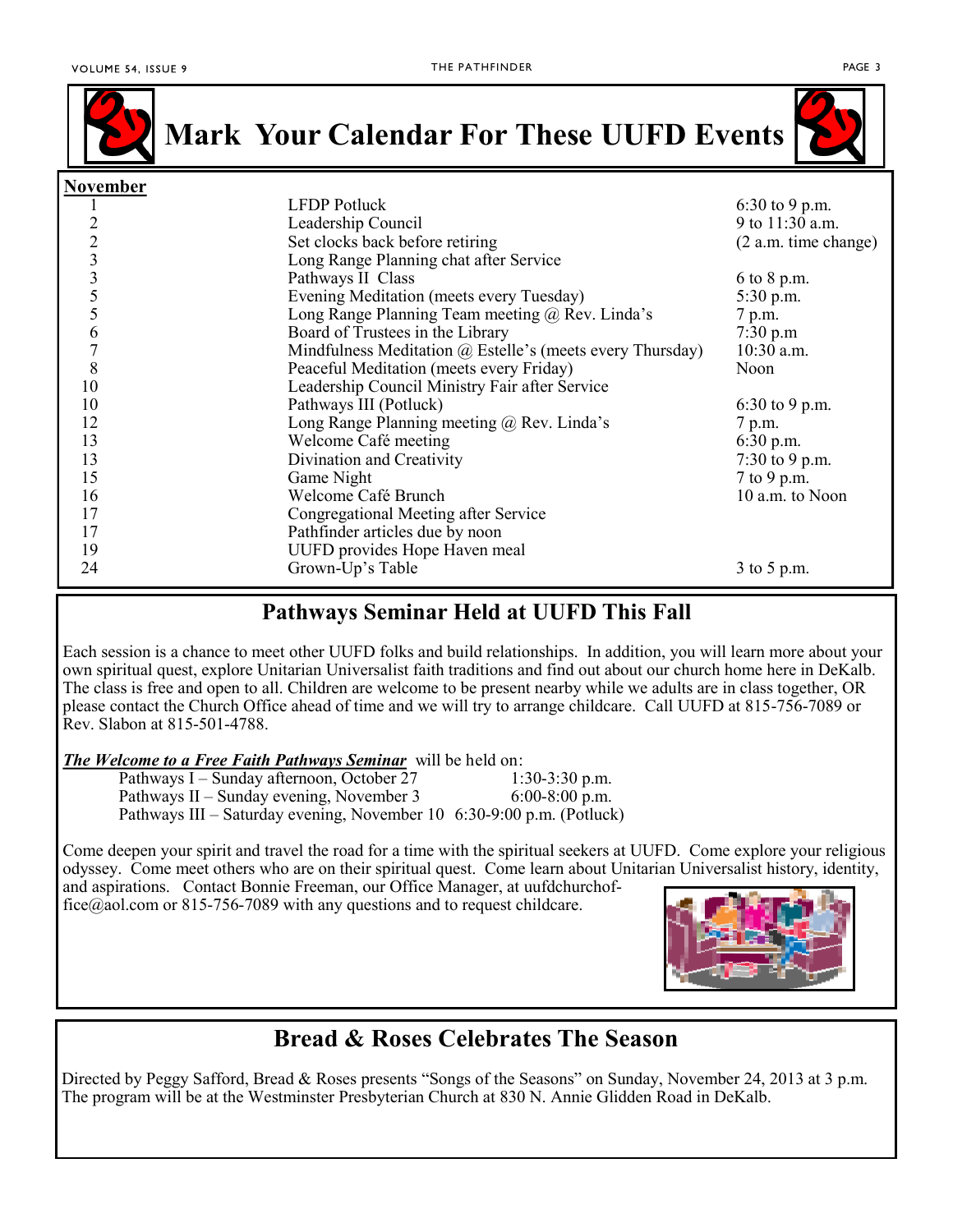## JOYS & CONCERNS



UUFD extends hope for healing to Janelle Blake and her family as Janelle works towards her recovery.

We offer support to Bill Lamb and Terri Mann-Lamb as Bill explores changes in his work life.



We send energy and patience to Cory Parham and Kelly Thornburg as they deal with the process of returning to their home after the fire earlier this year.

## **UUFD Grown-Ups' Table Offers Support and Community**

Come and join The Grown-Ups' Table. Are you one of the primary caregivers of one or more children? Would you like to spend some time with people who "get it"?

Join us in the UUFD Fellowship Hall on the last Sunday of every month from 3 to 5 p.m.! Here's the biggie: Bring your kids! Yes! It's okay! We will have the nursery room open; make sure you bring whatever entertains your children hand-held gaming devices, toys, books, etc. It takes a village, as they say, and we'll all keep an eye on the kids while we talk about anything and everything, including our parenting woes and triumphs. This is a chance to relax (as much as possible with kids around) and get to know and share with some other people with kids at the center of their lives. Donations gratefully accepted and will go towards religious education programming and related events.

## **Fun Ahead: Come To Game Night**

Come to our Game Night and bring your friends! We will meet in the UUFD Fellowship Hall on the third Friday of the month from 7 to 9 p.m. Anyone and everyone ages 5 and up are welcome!

At least three games, including one for the younger crowd, will be provided, but you are welcome and encouraged to bring your own. Children are also encouraged to bring their hand-held gaming devices just in case! Please, no food and lidded drinks preferred in the interests of preserving the games. Donations accepted and will be used to purchase games to be kept here at UUFD to ensure game night's longevity.



### **Mark Your Calendars For These UUFD Religious Education Events!**

#### **\*\*First Friday LFDP Potluck- Friday Nov.1 from 6:30 to 9 p.m.**

On Friday, Nov. 1, we will have a meeting of all children and youth RE volunteers, those interested in becoming volunteers, LFDP leadership coordinators, parents and caregivers, as well as anyone else interested in discussing RE programs for all ages. We will use this time to provide updates and orientation to new volunteers, work on the RE sign-up schedule and discuss topics of interest for program planning. Please bring food to share. A film will be provided for children present. We will have a light meal, then begin the meeting for adults and film for children. We will make this a monthly meeting, occurring the first Friday of each month, beginning Friday Nov. 1.

#### **\*\*November 3 - Intergenerational Service**

Our next Intergenerational Service will be on Sunday November 3, for our Day of the Dead celebration. You and your children are welcome and invited to please bring items for Altars of Remembrance. You may bring photos of family members or loved ones who have passed away and that you hold in your heart, pets or other special animals who have died and that you carry in spirit, or people from history who have had great influence on your life or conscience.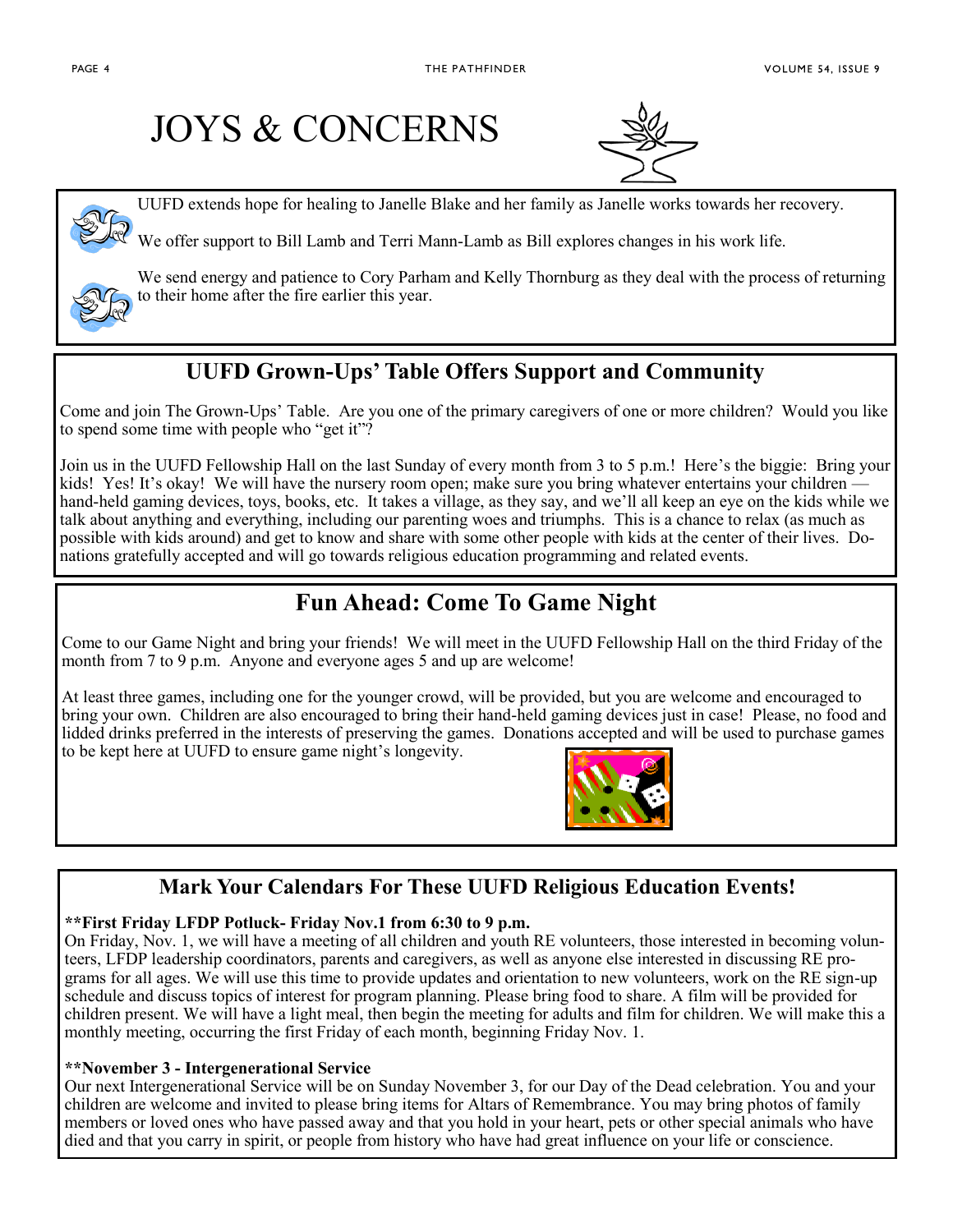### **A Note From UUFD's Director of Religious Education**

Our children and youth programs are a collaborative effort of our UUFD congregation and thrive through all of our contributions of time and talent. Our commitment to the growth and development of the children and youth of our community is a sacred principle inherent in the covenantal relationship we have with each other. This commitment is reflected in our UU history, in the promises we make during our Child Dedication Ceremony, and most recently, in our congregational conversations about the future of UUFD.

Over the past few weeks, , many of us have voiced our dedication to lifespan faith development and religious education during coffee chats and service activities devoted to sharing our future vision with each other and forming long range planning goals for our congregation. In order to continue these conversations, we will have potluck meeting on the first Friday of each month to provide a consistent means for remaining informed, providing input, and scheduling volunteer support for our RE programs for all ages. We will begin on Friday November 1 at 6:30pm. Please bring a dish to share. Children are welcome and a film will be provided for children to watch during the meeting. This meeting is open to all RE volunteers, LFDP coordinators, parents, caregivers, and anyone interested in contributing time and talent to RE for all. Hope to see each of you there.

You may also be interested to know that there are two intergenerational services coming up. One is a Day of the Dead service on Sunday November 3. During the service, we will be creating altars of remembrance. If you would like, please bring photos of family or loved ones who have passed away that you would like to remember and these will be added to the altar. You or your children are also welcome to bring pictures of pets who have passed, or people from history who have a special place in your heart and your conscience. Children will be singing in this service.

The next intergenerational service is in December and will be a family and multigenerational celebration of winter solstice.

We will also take our annual outing to Brookfield Zoo to decorate our UUFD Holiday Tree as part of the Brookfield Zoo Community Tree trim program. We will meet at UUFD on Saturday November 23 at 9:15 and will leave by 9:30. Please register with me by Sunday November 17 so that I know how many passes we will need.

As always, I look forward to your thoughts, ideas, and contributions of time and talent. Please feel free to contact me with your questions, as well as to discuss volunteer opportunities.

In the spirit of life, love, and learning,

Dave Becker Director of Religious Education dpbecker@comcast.net 815-761-0433

P.S. Send me a request to join our closed Facebook group *Rainbow Kids* for ongoing updates and conversation.